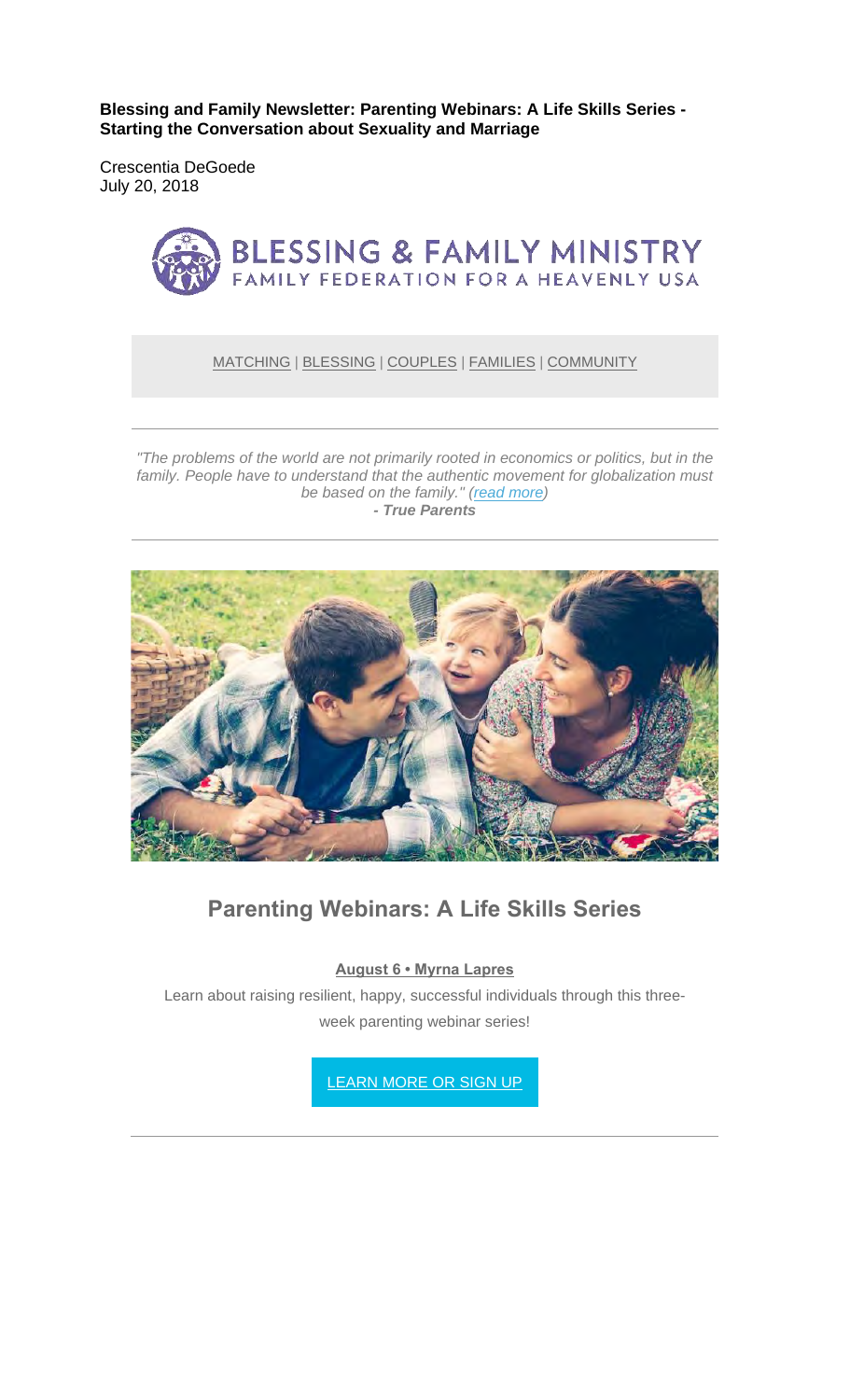

## **Join the 40-Day Blessed Life Challenge**

Whether you're preparing for marriage, looking for enrichment, or feeling your marriage needs healing, this challenge will be worth taking for your marriage!

SIGN UP FREE



# **Article: Starting the Conversation About Sexuality and Marriage**

The purpose of sexuality in marriage is to create and maintain a bond that is 'soul-deep' and suggest that God actually created sex to make us holy!

READ ARTICLE



### **Article: Self-Concept, Self-Esteem and Self-Efficacy**

#### **By Myrna Lapres**

During early childhood, children start to develop a self-concept...

READ ARTICLE



# **Article: 5 Ways You Can Support Your Partner As They Kick Their Porn Habit**

### **Fight the New Drug**

"Perhaps you and your partner have already had "the talk" about porn."...